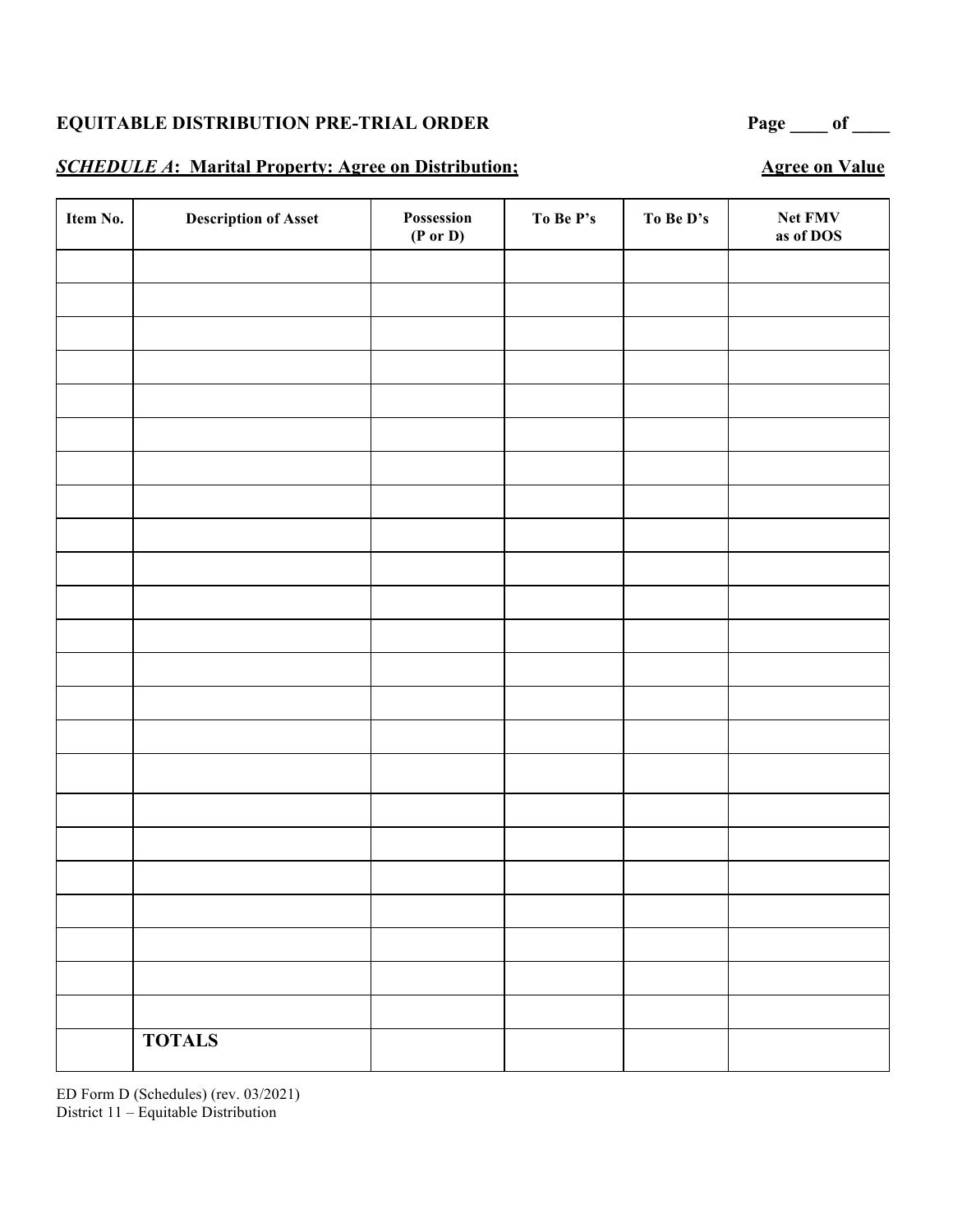# EQUITABLE DISTRIBUTION PRE-TRIAL ORDER Page \_\_\_\_ of \_\_\_

#### **SCHEDULE B:** Marital Property: Agree on Distribution; Disagree on Value

| Item<br>No. | <b>Description of Asset</b> | Possession<br>$(P \text{ or } D)$ | To Be<br>${\bf P's}$ | To Be<br>D's | <b>Net</b><br>FMV as<br>of DOS<br>Per P | <b>Net</b><br>FMV as<br>of DOS<br>Per D | <b>Judge Only</b><br>Net FMV<br>as of DOS |
|-------------|-----------------------------|-----------------------------------|----------------------|--------------|-----------------------------------------|-----------------------------------------|-------------------------------------------|
|             |                             |                                   |                      |              |                                         |                                         |                                           |
|             |                             |                                   |                      |              |                                         |                                         |                                           |
|             |                             |                                   |                      |              |                                         |                                         |                                           |
|             |                             |                                   |                      |              |                                         |                                         |                                           |
|             |                             |                                   |                      |              |                                         |                                         |                                           |
|             |                             |                                   |                      |              |                                         |                                         |                                           |
|             |                             |                                   |                      |              |                                         |                                         |                                           |
|             |                             |                                   |                      |              |                                         |                                         |                                           |
|             |                             |                                   |                      |              |                                         |                                         |                                           |
|             |                             |                                   |                      |              |                                         |                                         |                                           |
|             |                             |                                   |                      |              |                                         |                                         |                                           |
|             |                             |                                   |                      |              |                                         |                                         |                                           |
|             |                             |                                   |                      |              |                                         |                                         |                                           |
|             |                             |                                   |                      |              |                                         |                                         |                                           |
|             |                             |                                   |                      |              |                                         |                                         |                                           |
|             |                             |                                   |                      |              |                                         |                                         |                                           |
|             |                             |                                   |                      |              |                                         |                                         |                                           |
|             |                             |                                   |                      |              |                                         |                                         |                                           |
|             |                             |                                   |                      |              |                                         |                                         |                                           |
|             | <b>TOTALS</b>               |                                   |                      |              |                                         |                                         | P:<br>D:                                  |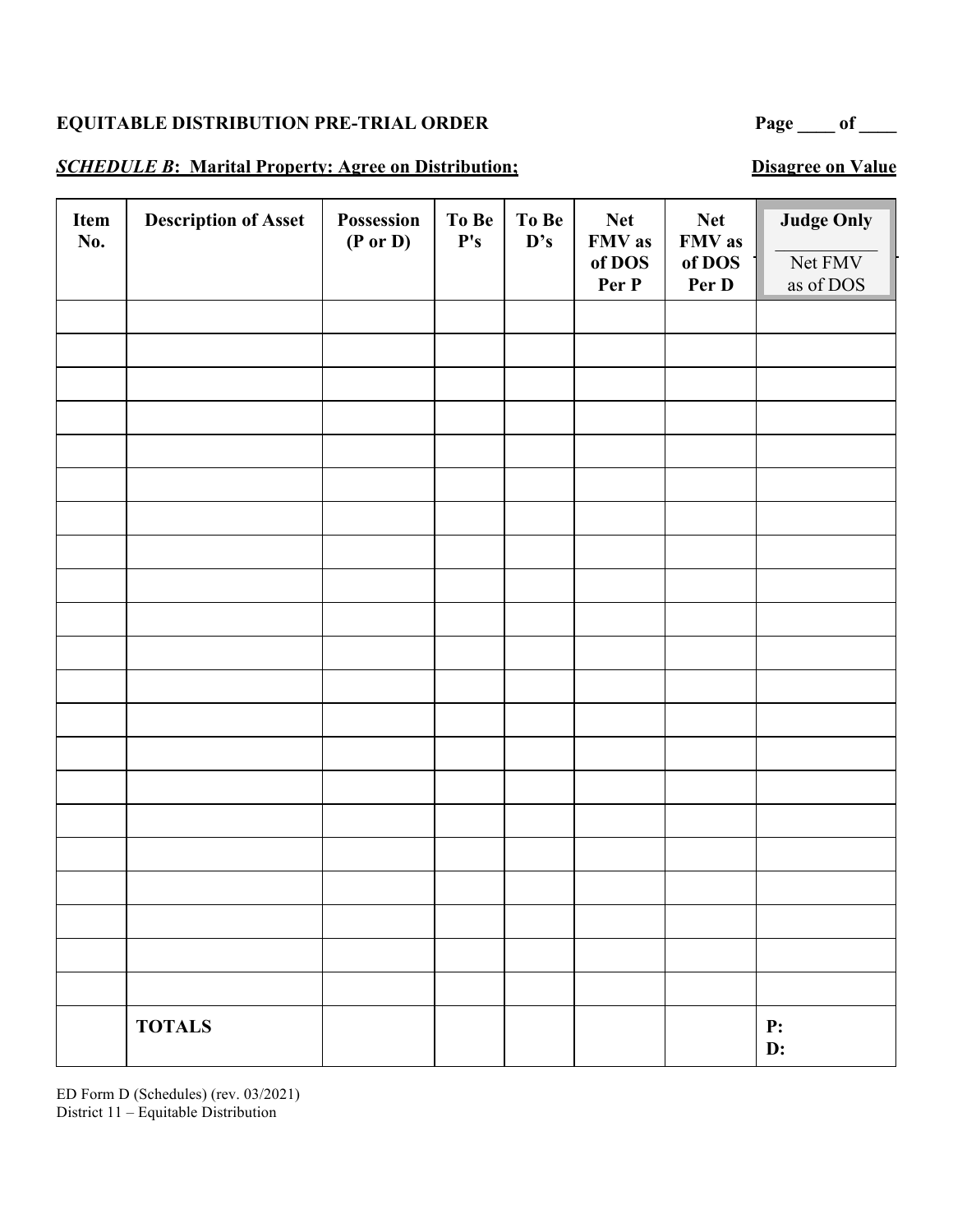### **EQUITABLE DISTRIBUTION PRE-TRIAL ORDER Page of Page** of

#### **SCHEDULE C:** Marital Property: Agree on Value; Disagree on Distribution

| Item | <b>Description of Asset</b> | <b>Net</b>       | Possession          | $\mathbf P$ | $\mathbf D$ |                      | <b>Judge Only</b>    |  |
|------|-----------------------------|------------------|---------------------|-------------|-------------|----------------------|----------------------|--|
| No.  |                             | FMV as<br>of DOS | $(P \text{ or } D)$ | Wants       | Wants       | To be<br>$\mathbf P$ | To be<br>$\mathbf D$ |  |
|      |                             |                  |                     |             |             |                      |                      |  |
|      |                             |                  |                     |             |             |                      |                      |  |
|      |                             |                  |                     |             |             |                      |                      |  |
|      |                             |                  |                     |             |             |                      |                      |  |
|      |                             |                  |                     |             |             |                      |                      |  |
|      |                             |                  |                     |             |             |                      |                      |  |
|      |                             |                  |                     |             |             |                      |                      |  |
|      |                             |                  |                     |             |             |                      |                      |  |
|      |                             |                  |                     |             |             |                      |                      |  |
|      |                             |                  |                     |             |             |                      |                      |  |
|      |                             |                  |                     |             |             |                      |                      |  |
|      |                             |                  |                     |             |             |                      |                      |  |
|      |                             |                  |                     |             |             |                      |                      |  |
|      |                             |                  |                     |             |             |                      |                      |  |
|      |                             |                  |                     |             |             |                      |                      |  |
|      |                             |                  |                     |             |             |                      |                      |  |
|      |                             |                  |                     |             |             |                      |                      |  |
|      |                             |                  |                     |             |             |                      |                      |  |
|      |                             |                  |                     |             |             |                      |                      |  |
|      |                             |                  |                     |             |             |                      |                      |  |
|      |                             |                  |                     |             |             |                      |                      |  |
|      | <b>TOTALS</b>               |                  |                     |             |             | P:                   | D:                   |  |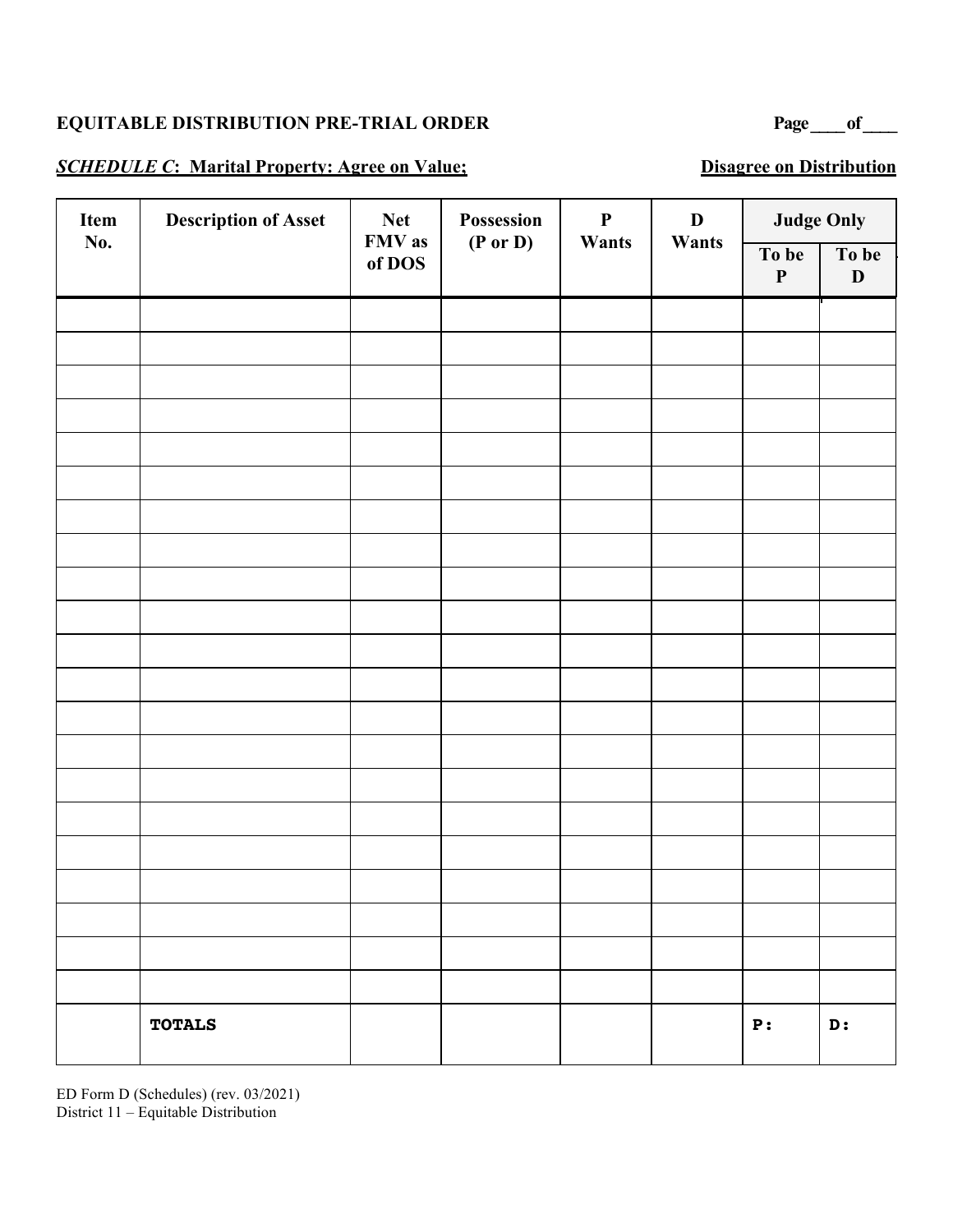### **EQUITABLE DISTRIBUTION PRE-TRIAL ORDER Page of Page** of

#### **SCHEDULE D:** Marital Property: Disagree on Distribution; Disagree on Value

| Item<br>No. | Description of<br>Asset | Possession<br><b>Who</b><br>$(P \text{ or } D)$<br>wants? | <b>Net</b><br>FMV as | <b>Net</b><br>FMV as of |                     | <b>Judge Only</b> |                            |
|-------------|-------------------------|-----------------------------------------------------------|----------------------|-------------------------|---------------------|-------------------|----------------------------|
|             |                         |                                                           |                      | of DOS<br>Per P         | <b>DOS</b><br>Per D | To be P<br>or D   | <b>Net</b><br><b>Value</b> |
|             |                         |                                                           |                      |                         |                     |                   |                            |
|             |                         |                                                           |                      |                         |                     |                   |                            |
|             |                         |                                                           |                      |                         |                     |                   |                            |
|             |                         |                                                           |                      |                         |                     |                   |                            |
|             |                         |                                                           |                      |                         |                     |                   |                            |
|             |                         |                                                           |                      |                         |                     |                   |                            |
|             |                         |                                                           |                      |                         |                     |                   |                            |
|             |                         |                                                           |                      |                         |                     |                   |                            |
|             |                         |                                                           |                      |                         |                     |                   |                            |
|             |                         |                                                           |                      |                         |                     |                   |                            |
|             |                         |                                                           |                      |                         |                     |                   |                            |
|             |                         |                                                           |                      |                         |                     |                   |                            |
|             |                         |                                                           |                      |                         |                     |                   |                            |
|             |                         |                                                           |                      |                         |                     |                   |                            |
|             |                         |                                                           |                      |                         |                     |                   |                            |
|             |                         |                                                           |                      |                         |                     |                   |                            |
|             |                         |                                                           |                      |                         |                     |                   |                            |
|             |                         |                                                           |                      |                         |                     |                   |                            |
|             |                         |                                                           |                      |                         |                     |                   |                            |
|             | <b>TOTALS</b>           |                                                           |                      |                         |                     | P:<br>D:          |                            |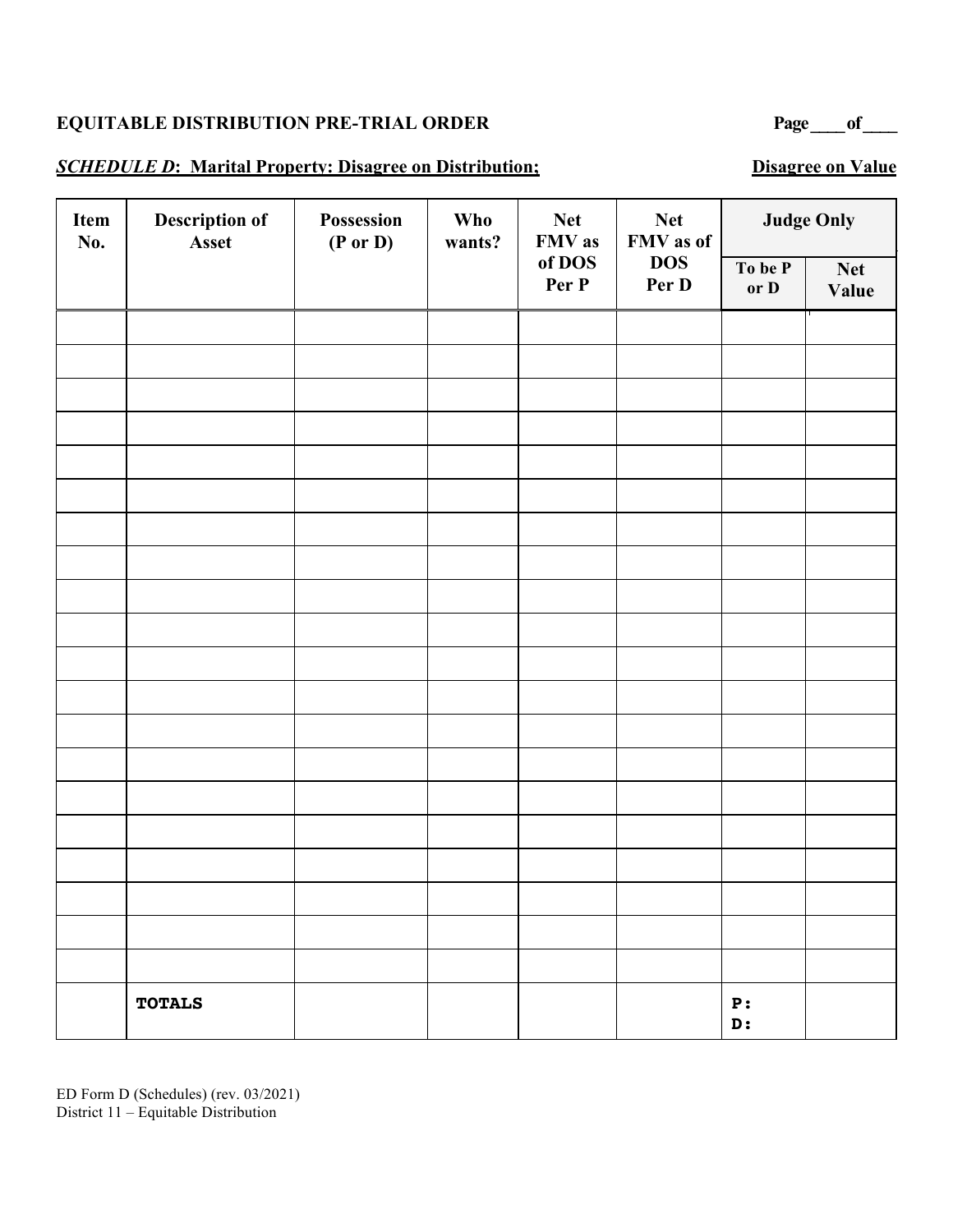# **EQUITABLE DISTRIBUTION PRE-TRIAL ORDER** Page \_\_\_\_ of \_\_\_\_

#### *SCHEDULE E***: Disagree Whether Property is Marital Property**

| <b>Item</b><br>No. | Description of<br>Asset | Possession<br>$(P \text{ or } D)$ | <b>Net</b><br>FMV as | <b>Net</b><br>FMV as | <b>Short</b><br><b>Statement</b> |                 | <b>Judge Only</b><br>$(\mathbf{If MP})$ |
|--------------------|-------------------------|-----------------------------------|----------------------|----------------------|----------------------------------|-----------------|-----------------------------------------|
|                    |                         |                                   | of DOS<br>Per P      | of DOS<br>Per D      | Of Issue                         | To Be<br>P or D | Net FMV<br>as of<br><b>DOS</b>          |
|                    |                         |                                   |                      |                      |                                  |                 |                                         |
|                    |                         |                                   |                      |                      |                                  |                 |                                         |
|                    |                         |                                   |                      |                      |                                  |                 |                                         |
|                    |                         |                                   |                      |                      |                                  |                 |                                         |
|                    |                         |                                   |                      |                      |                                  |                 |                                         |
|                    |                         |                                   |                      |                      |                                  |                 |                                         |
|                    |                         |                                   |                      |                      |                                  |                 |                                         |
|                    |                         |                                   |                      |                      |                                  |                 |                                         |
|                    |                         |                                   |                      |                      |                                  |                 |                                         |
|                    |                         |                                   |                      |                      |                                  |                 |                                         |
|                    |                         |                                   |                      |                      |                                  |                 |                                         |
|                    |                         |                                   |                      |                      |                                  |                 |                                         |
|                    |                         |                                   |                      |                      |                                  |                 |                                         |
|                    |                         |                                   |                      |                      |                                  |                 |                                         |
|                    |                         |                                   |                      |                      |                                  |                 |                                         |
|                    | <b>TOTALS</b>           |                                   |                      |                      |                                  | P:<br>D:        |                                         |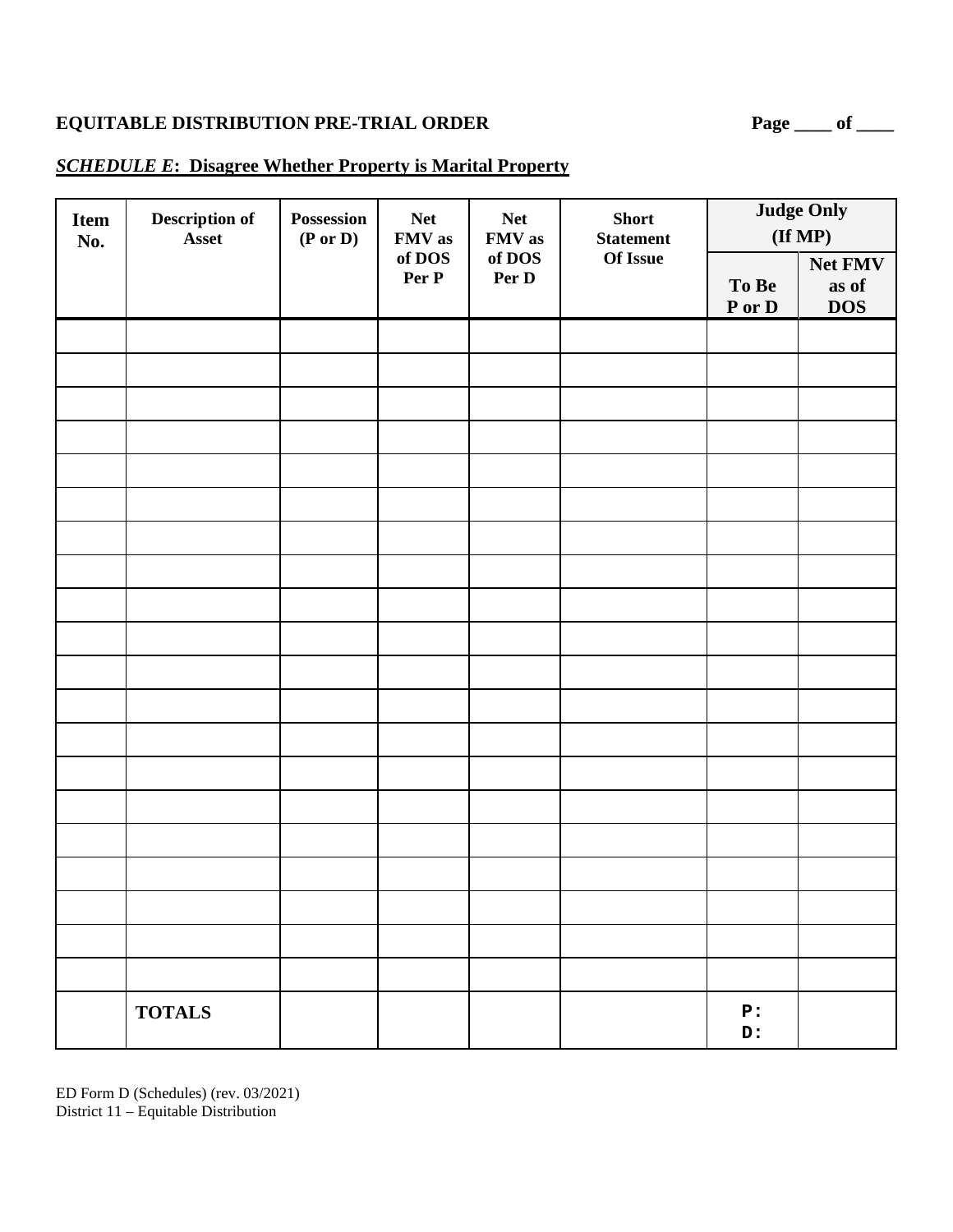# **EQUITABLE DISTRIBUTION PRE-TRIAL ORDER** Page \_\_\_\_ of \_\_\_\_

# *SCHEDULE F***: Divisible Property: Agree on Distribution; Agree on Value**

| Item<br>No. | <b>Description of Asset</b> | Possession<br>$(P \text{ or } D)$ | To Be P's | To Be D's | Net FMV<br>as of DOS |
|-------------|-----------------------------|-----------------------------------|-----------|-----------|----------------------|
|             |                             |                                   |           |           |                      |
|             |                             |                                   |           |           |                      |
|             |                             |                                   |           |           |                      |
|             |                             |                                   |           |           |                      |
|             |                             |                                   |           |           |                      |
|             |                             |                                   |           |           |                      |
|             |                             |                                   |           |           |                      |
|             |                             |                                   |           |           |                      |
|             |                             |                                   |           |           |                      |
|             |                             |                                   |           |           |                      |
|             |                             |                                   |           |           |                      |
|             |                             |                                   |           |           |                      |
|             |                             |                                   |           |           |                      |
|             |                             |                                   |           |           |                      |
|             |                             |                                   |           |           |                      |
|             |                             |                                   |           |           |                      |
|             |                             |                                   |           |           |                      |
|             |                             |                                   |           |           |                      |
|             |                             |                                   |           |           |                      |
|             |                             |                                   |           |           |                      |
|             |                             |                                   |           |           |                      |
|             |                             |                                   |           |           |                      |
|             |                             |                                   |           |           |                      |
|             | <b>TOTALS</b>               |                                   |           |           |                      |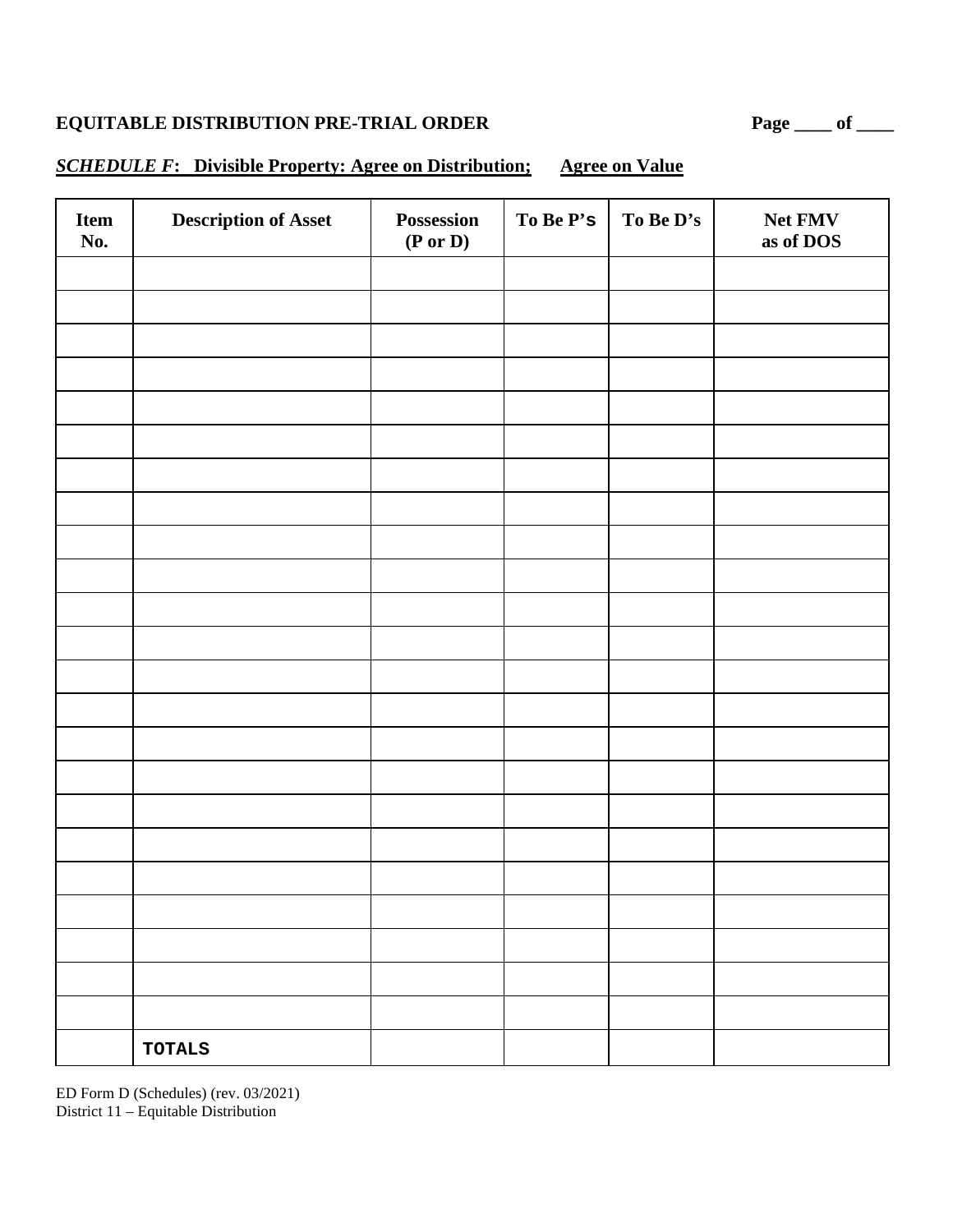| Page | Ωt |  |
|------|----|--|
|      |    |  |

### *SCHEDULE G***: Divisible Property: Agree on Distribution; Disagree on Value**

| Item<br>No. | <b>Description of Asset</b> | Possession<br>$(P \text{ or } D)$ | To Be<br>${\bf P's}$ | To Be<br>$\mathbf{D}$ 's | <b>Net</b><br><b>FMV</b><br>as of<br><b>DOS Per</b><br>$\boldsymbol{\textbf{P}}$ | <b>Net</b><br><b>FMV</b><br>as of<br><b>DOS Per</b><br>$\mathbf D$ | <b>Judge Only</b><br>Net FMV<br>as of DOS |
|-------------|-----------------------------|-----------------------------------|----------------------|--------------------------|----------------------------------------------------------------------------------|--------------------------------------------------------------------|-------------------------------------------|
|             |                             |                                   |                      |                          |                                                                                  |                                                                    |                                           |
|             |                             |                                   |                      |                          |                                                                                  |                                                                    |                                           |
|             |                             |                                   |                      |                          |                                                                                  |                                                                    |                                           |
|             |                             |                                   |                      |                          |                                                                                  |                                                                    |                                           |
|             |                             |                                   |                      |                          |                                                                                  |                                                                    |                                           |
|             |                             |                                   |                      |                          |                                                                                  |                                                                    |                                           |
|             |                             |                                   |                      |                          |                                                                                  |                                                                    |                                           |
|             |                             |                                   |                      |                          |                                                                                  |                                                                    |                                           |
|             |                             |                                   |                      |                          |                                                                                  |                                                                    |                                           |
|             |                             |                                   |                      |                          |                                                                                  |                                                                    |                                           |
|             |                             |                                   |                      |                          |                                                                                  |                                                                    |                                           |
|             |                             |                                   |                      |                          |                                                                                  |                                                                    |                                           |
|             |                             |                                   |                      |                          |                                                                                  |                                                                    |                                           |
|             |                             |                                   |                      |                          |                                                                                  |                                                                    |                                           |
|             |                             |                                   |                      |                          |                                                                                  |                                                                    |                                           |
|             |                             |                                   |                      |                          |                                                                                  |                                                                    |                                           |
|             |                             |                                   |                      |                          |                                                                                  |                                                                    |                                           |
|             |                             |                                   |                      |                          |                                                                                  |                                                                    |                                           |
|             |                             |                                   |                      |                          |                                                                                  |                                                                    |                                           |
|             | <b>TOTALS</b>               |                                   |                      |                          |                                                                                  |                                                                    | P:<br>D:                                  |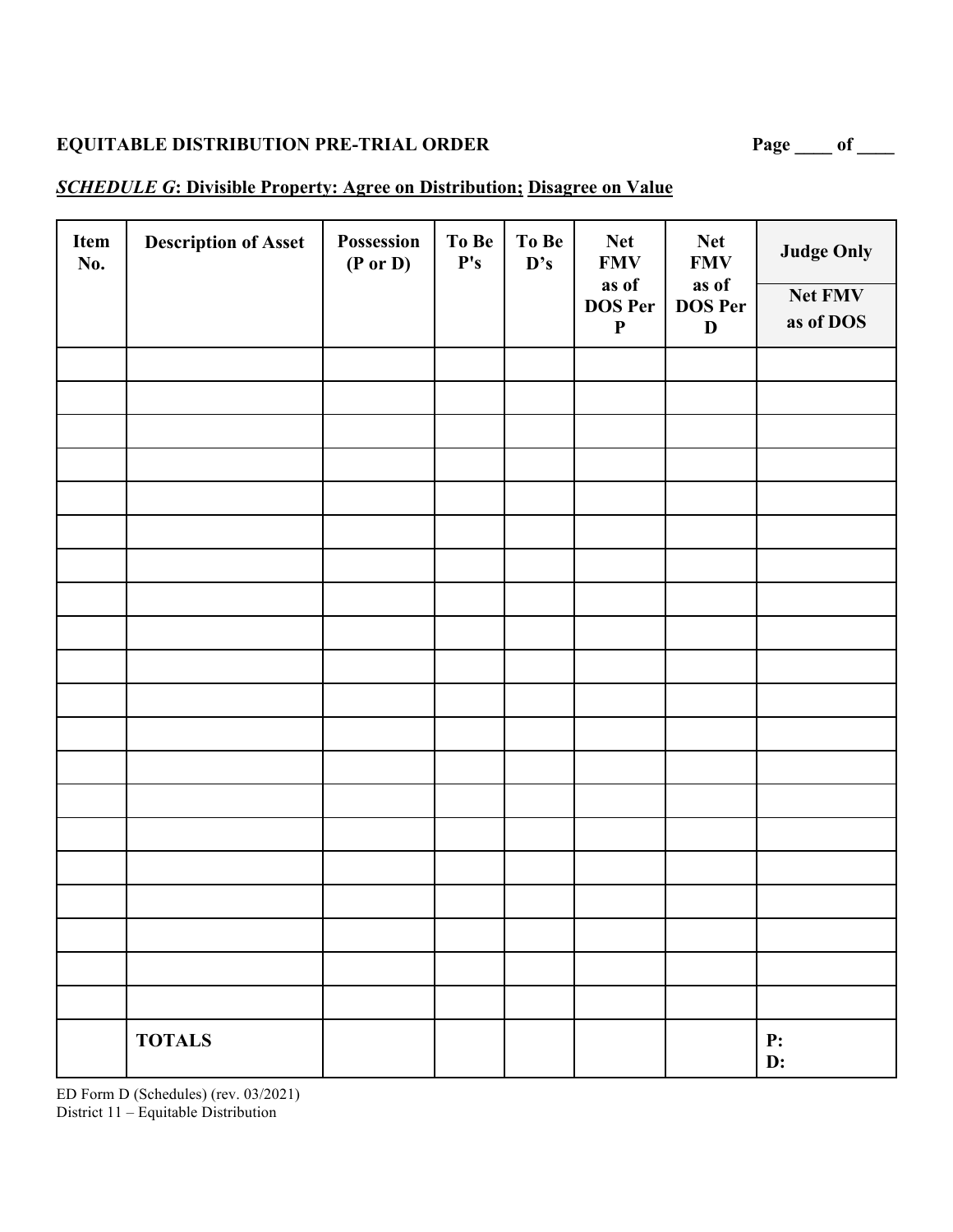#### *SCHEDULE H***: Divisible Property: Agree on Value; Disagree on Distribution**

| Item | <b>Description of Asset</b> | <b>Net</b>       | Possession          | $\mathbf P$ | $\mathbf D$ |                      | <b>Judge Only</b>    |
|------|-----------------------------|------------------|---------------------|-------------|-------------|----------------------|----------------------|
| No.  |                             | FMV as<br>of DOS | $(P \text{ or } D)$ | Wants       | Wants       | To be<br>$\mathbf P$ | To be<br>$\mathbf D$ |
|      |                             |                  |                     |             |             |                      |                      |
|      |                             |                  |                     |             |             |                      |                      |
|      |                             |                  |                     |             |             |                      |                      |
|      |                             |                  |                     |             |             |                      |                      |
|      |                             |                  |                     |             |             |                      |                      |
|      |                             |                  |                     |             |             |                      |                      |
|      |                             |                  |                     |             |             |                      |                      |
|      |                             |                  |                     |             |             |                      |                      |
|      |                             |                  |                     |             |             |                      |                      |
|      |                             |                  |                     |             |             |                      |                      |
|      |                             |                  |                     |             |             |                      |                      |
|      |                             |                  |                     |             |             |                      |                      |
|      |                             |                  |                     |             |             |                      |                      |
|      |                             |                  |                     |             |             |                      |                      |
|      |                             |                  |                     |             |             |                      |                      |
|      |                             |                  |                     |             |             |                      |                      |
|      |                             |                  |                     |             |             |                      |                      |
|      |                             |                  |                     |             |             |                      |                      |
|      |                             |                  |                     |             |             |                      |                      |
|      |                             |                  |                     |             |             |                      |                      |
|      | <b>TOTALS</b>               |                  |                     |             |             | P:                   | D:                   |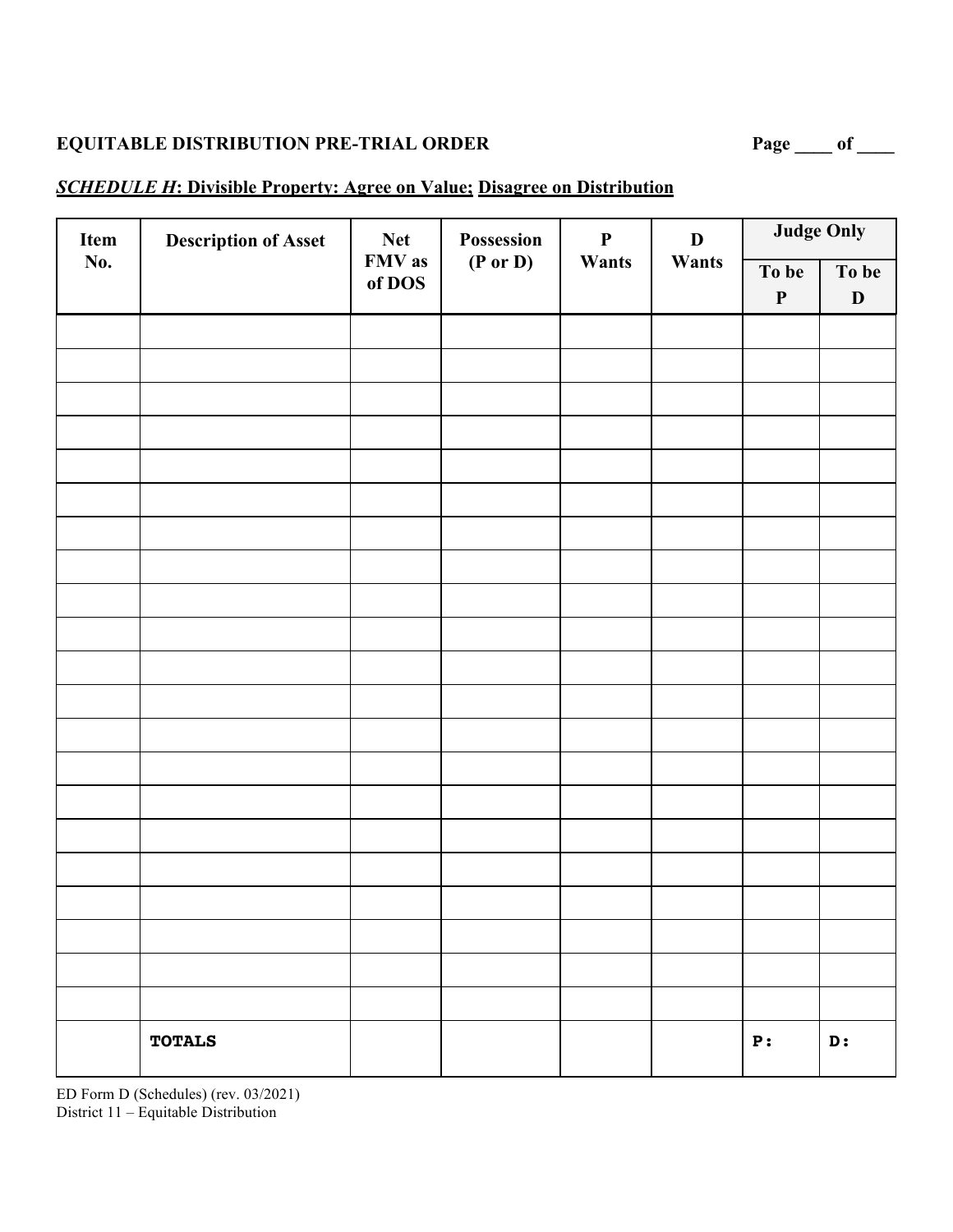#### *SCHEDULE I***: Divisible Property: Disagree on Distribution; Disagree on Value**

| Item<br>No. | <b>Description of</b><br>Asset | Possession<br>$(P \text{ or } D)$ | <b>Who</b><br>wants? | <b>Net</b><br>FMV as | <b>Net</b><br>FMV as of |                 | <b>Judge Only</b>              |
|-------------|--------------------------------|-----------------------------------|----------------------|----------------------|-------------------------|-----------------|--------------------------------|
|             |                                |                                   |                      | of DOS<br>Per P      | <b>DOS</b><br>Per D     | To Be<br>P or D | <b>Net</b><br>FMV as<br>of DOS |
|             |                                |                                   |                      |                      |                         |                 |                                |
|             |                                |                                   |                      |                      |                         |                 |                                |
|             |                                |                                   |                      |                      |                         |                 |                                |
|             |                                |                                   |                      |                      |                         |                 |                                |
|             |                                |                                   |                      |                      |                         |                 |                                |
|             |                                |                                   |                      |                      |                         |                 |                                |
|             |                                |                                   |                      |                      |                         |                 |                                |
|             |                                |                                   |                      |                      |                         |                 |                                |
|             |                                |                                   |                      |                      |                         |                 |                                |
|             |                                |                                   |                      |                      |                         |                 |                                |
|             |                                |                                   |                      |                      |                         |                 |                                |
|             |                                |                                   |                      |                      |                         |                 |                                |
|             |                                |                                   |                      |                      |                         |                 |                                |
|             |                                |                                   |                      |                      |                         |                 |                                |
|             |                                |                                   |                      |                      |                         |                 |                                |
|             |                                |                                   |                      |                      |                         |                 |                                |
|             |                                |                                   |                      |                      |                         |                 |                                |
|             |                                |                                   |                      |                      |                         |                 |                                |
|             | <b>TOTALS</b>                  |                                   |                      |                      |                         | P:<br>D:        |                                |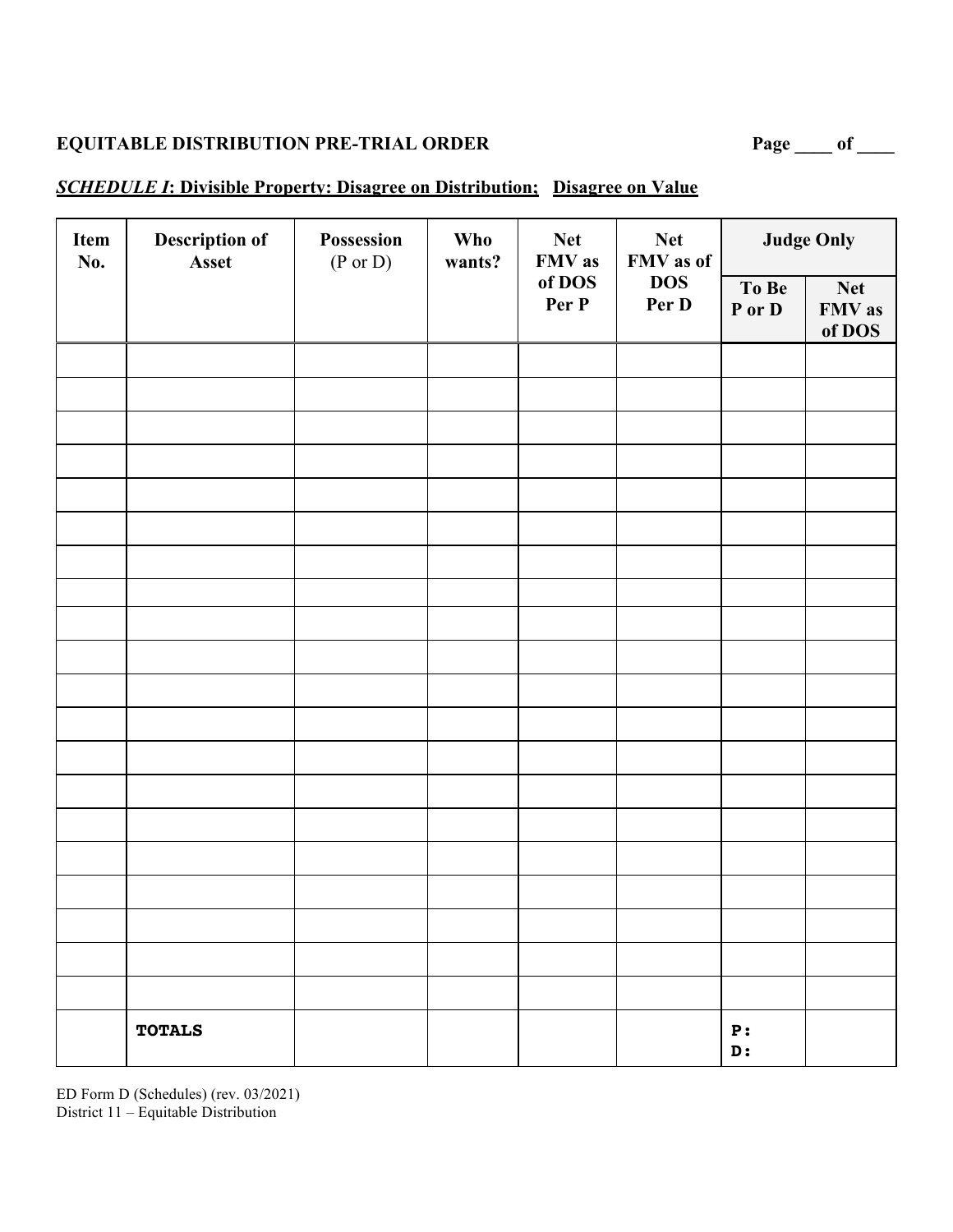# EQUITABLE DISTRIBUTION PRE-TRIAL ORDER Page \_\_\_\_ of \_\_\_

#### *SCHEDULE J***: Disagree Whether Property is Divisible Property**

| Item<br>No. | Description of<br>Possession<br><b>Net</b><br><b>Net</b><br><b>Short</b><br>FMV as of<br>Asset<br>$(P \text{ or } D)$<br>FMV as of<br><b>Statement</b> |                     |                     | <b>Judge Only</b><br>(If MP) |                      |                                |
|-------------|--------------------------------------------------------------------------------------------------------------------------------------------------------|---------------------|---------------------|------------------------------|----------------------|--------------------------------|
|             |                                                                                                                                                        | <b>DOS</b><br>Per P | <b>DOS</b><br>Per D | Of Issue                     | To Be<br>P or D      | <b>Net</b><br>FMV as<br>of DOS |
|             |                                                                                                                                                        |                     |                     |                              |                      |                                |
|             |                                                                                                                                                        |                     |                     |                              |                      |                                |
|             |                                                                                                                                                        |                     |                     |                              |                      |                                |
|             |                                                                                                                                                        |                     |                     |                              |                      |                                |
|             |                                                                                                                                                        |                     |                     |                              |                      |                                |
|             |                                                                                                                                                        |                     |                     |                              |                      |                                |
|             |                                                                                                                                                        |                     |                     |                              |                      |                                |
|             |                                                                                                                                                        |                     |                     |                              |                      |                                |
|             |                                                                                                                                                        |                     |                     |                              |                      |                                |
|             |                                                                                                                                                        |                     |                     |                              |                      |                                |
|             |                                                                                                                                                        |                     |                     |                              |                      |                                |
|             |                                                                                                                                                        |                     |                     |                              |                      |                                |
|             |                                                                                                                                                        |                     |                     |                              |                      |                                |
|             |                                                                                                                                                        |                     |                     |                              |                      |                                |
|             |                                                                                                                                                        |                     |                     |                              |                      |                                |
|             |                                                                                                                                                        |                     |                     |                              |                      |                                |
|             |                                                                                                                                                        |                     |                     |                              |                      |                                |
|             |                                                                                                                                                        |                     |                     |                              |                      |                                |
|             |                                                                                                                                                        |                     |                     |                              |                      |                                |
|             |                                                                                                                                                        |                     |                     |                              |                      |                                |
|             | <b>TOTALS</b>                                                                                                                                          |                     |                     |                              | P:<br>$\mathbf{D}$ : |                                |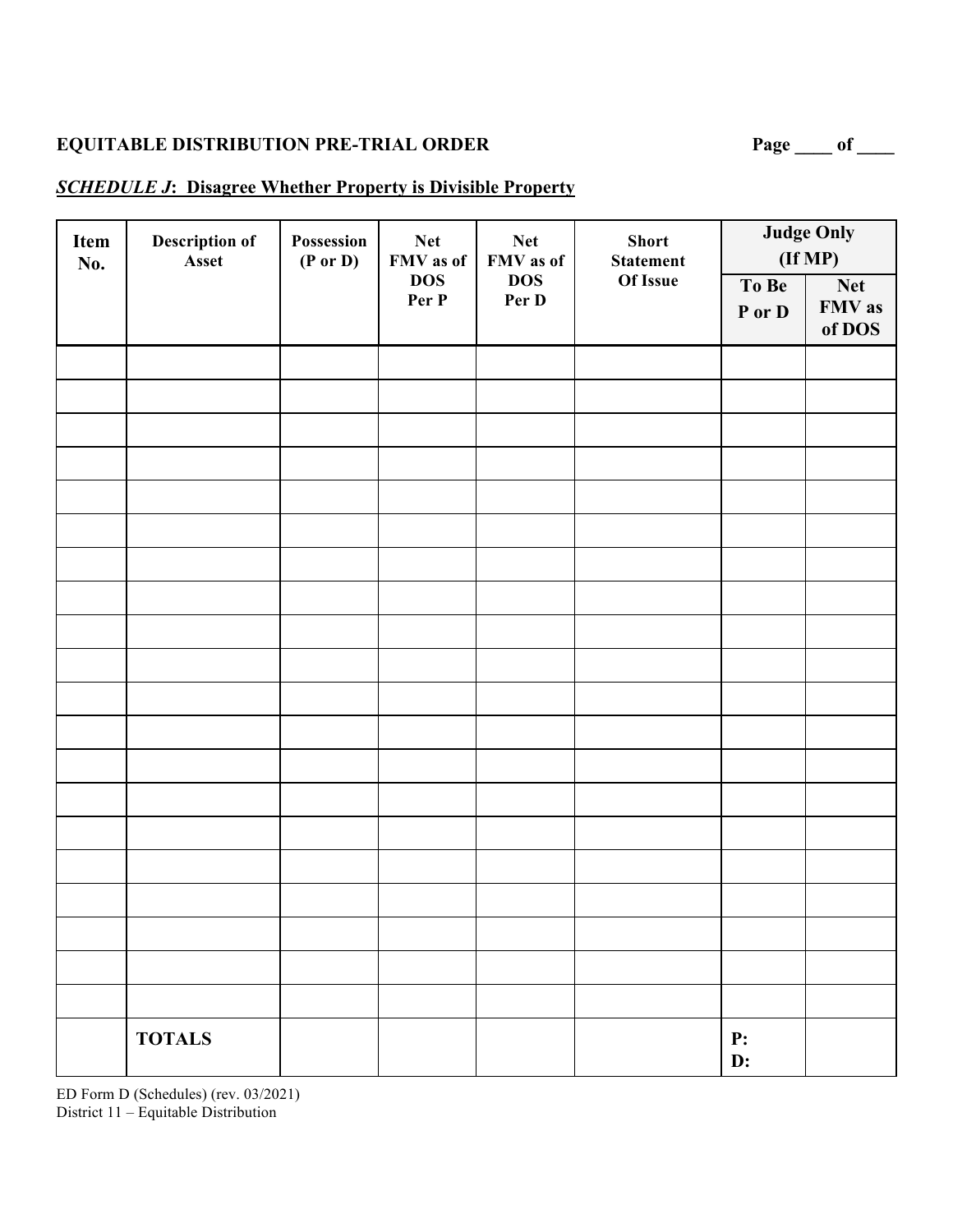#### *SCHEDULE K***: Separate Property: Agree on Ownership; Agree on Value**

| Item No. | <b>Description of Asset</b> | P's Property | D's Property | Net FMV<br>(Present)   |
|----------|-----------------------------|--------------|--------------|------------------------|
|          |                             |              |              |                        |
|          |                             |              |              |                        |
|          |                             |              |              |                        |
|          |                             |              |              |                        |
|          |                             |              |              |                        |
|          |                             |              |              |                        |
|          |                             |              |              |                        |
|          |                             |              |              |                        |
|          |                             |              |              |                        |
|          |                             |              |              |                        |
|          |                             |              |              |                        |
|          |                             |              |              |                        |
|          |                             |              |              |                        |
|          |                             |              |              |                        |
|          |                             |              |              |                        |
|          |                             |              |              |                        |
|          |                             |              |              |                        |
|          |                             |              |              |                        |
|          |                             |              |              |                        |
|          |                             |              |              |                        |
|          |                             |              |              |                        |
|          | <b>TOTALS</b>               |              |              | <b>P:</b><br><b>D:</b> |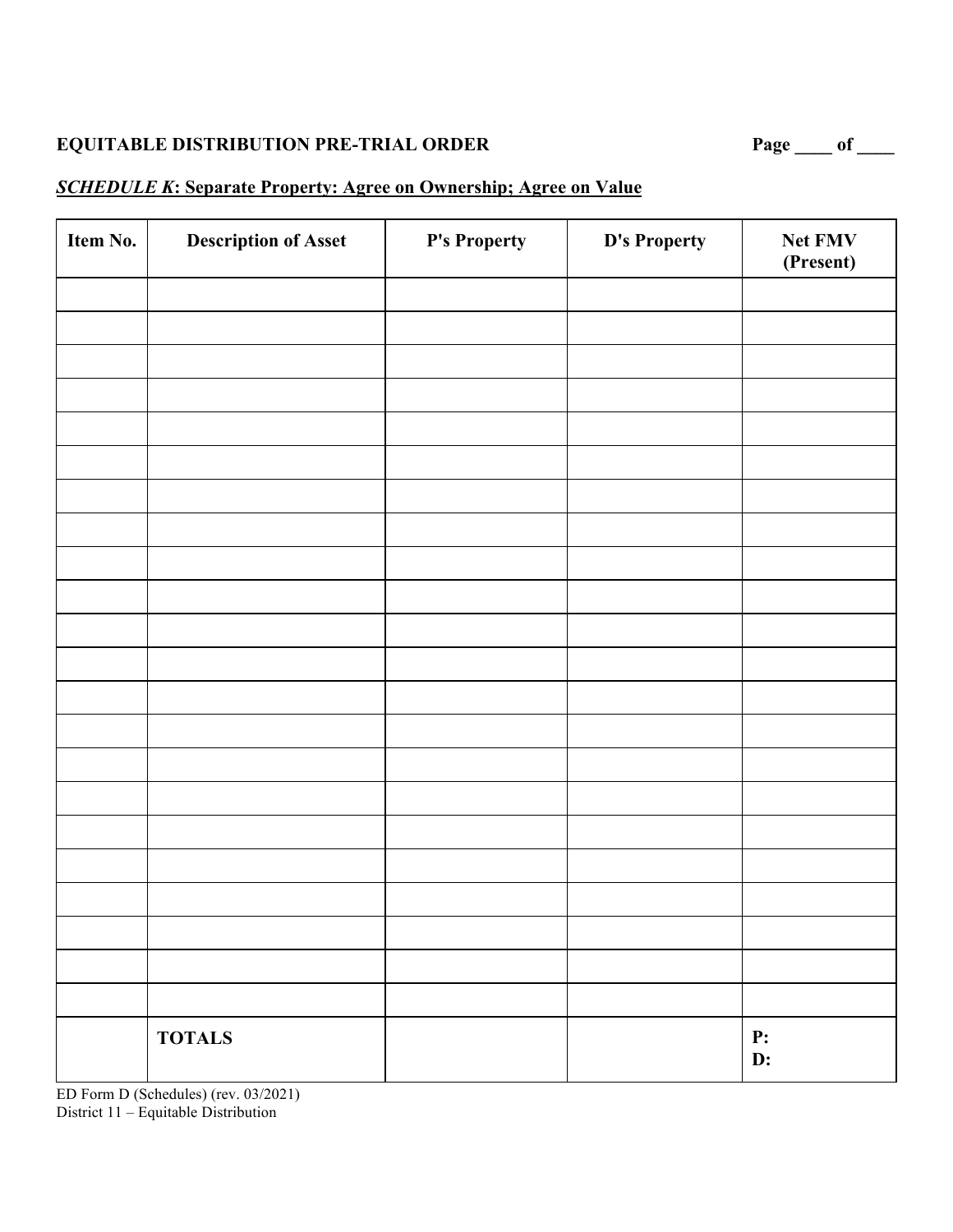#### *SCHEDULE L***: Separate Property: Agree on Ownership; Disagree on Value**

| Item<br>No. | Description<br>of Asset | Possession<br>$(P \text{ or } D)$ | ${\bf P's}$<br>Property | D's<br><b>Property</b> | <b>Net</b><br>FMV at<br>Present<br>Per P | <b>Net</b><br>FMV at<br>Present<br>Per D | <b>Judge Only</b><br>Net FMV at<br>Present |
|-------------|-------------------------|-----------------------------------|-------------------------|------------------------|------------------------------------------|------------------------------------------|--------------------------------------------|
|             |                         |                                   |                         |                        |                                          |                                          |                                            |
|             |                         |                                   |                         |                        |                                          |                                          |                                            |
|             |                         |                                   |                         |                        |                                          |                                          |                                            |
|             |                         |                                   |                         |                        |                                          |                                          |                                            |
|             |                         |                                   |                         |                        |                                          |                                          |                                            |
|             |                         |                                   |                         |                        |                                          |                                          |                                            |
|             |                         |                                   |                         |                        |                                          |                                          |                                            |
|             |                         |                                   |                         |                        |                                          |                                          |                                            |
|             |                         |                                   |                         |                        |                                          |                                          |                                            |
|             |                         |                                   |                         |                        |                                          |                                          |                                            |
|             |                         |                                   |                         |                        |                                          |                                          |                                            |
|             |                         |                                   |                         |                        |                                          |                                          |                                            |
|             |                         |                                   |                         |                        |                                          |                                          |                                            |
|             |                         |                                   |                         |                        |                                          |                                          |                                            |
|             |                         |                                   |                         |                        |                                          |                                          |                                            |
|             |                         |                                   |                         |                        |                                          |                                          |                                            |
|             |                         |                                   |                         |                        |                                          |                                          |                                            |
|             | <b>TOTALS</b>           |                                   |                         |                        |                                          |                                          | P:<br>D:                                   |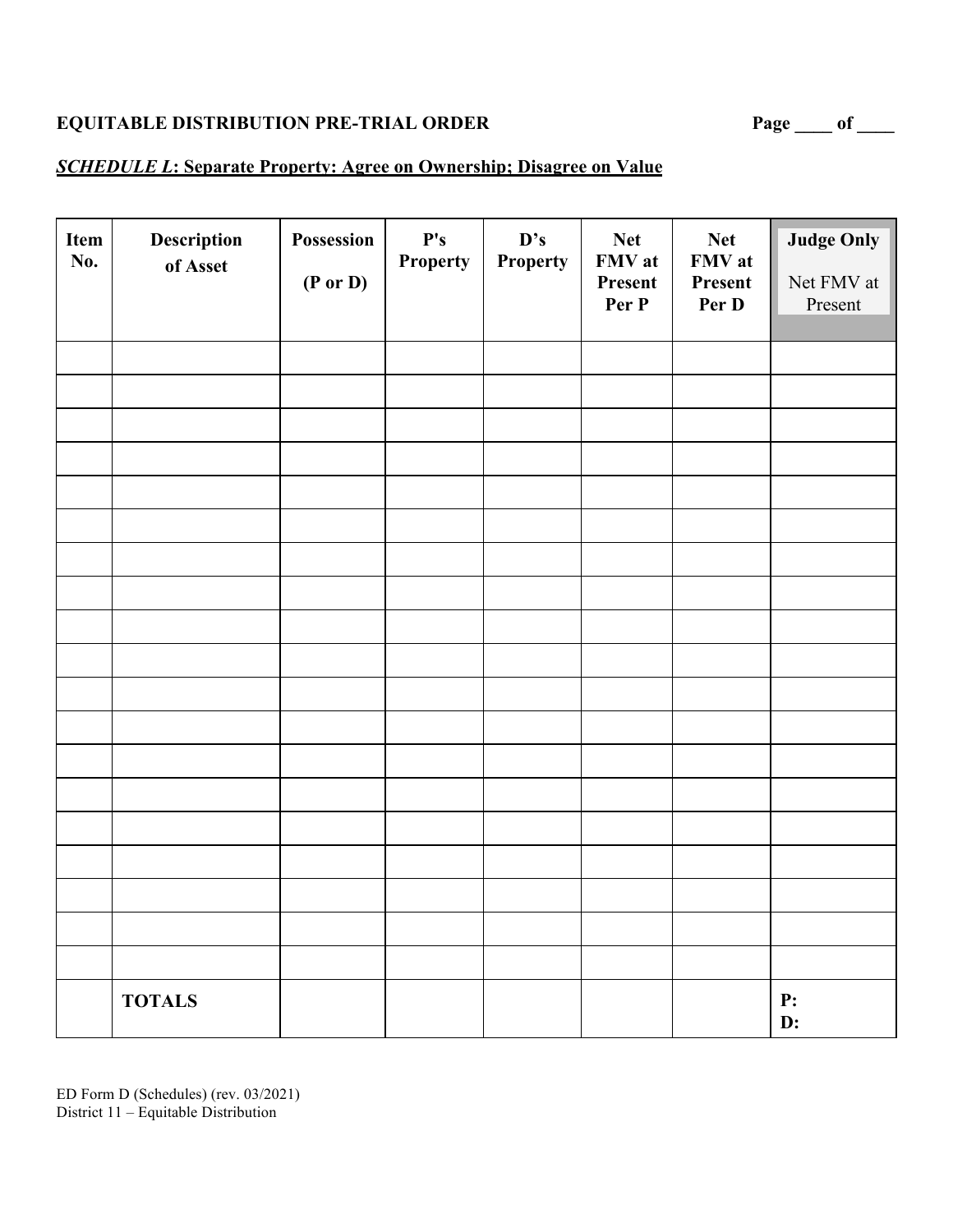### *SCHEDULE M-1***: Marital Debts: Agree on Value (DOS); Agree on Value (Present); Agree on Payments since DOS**

| Item<br>No. | <b>Name of Creditor</b> | <b>Value</b> | <b>Value</b> | <b>Amounts Paid Since DOS</b> | To be P<br>or D |             |                              |
|-------------|-------------------------|--------------|--------------|-------------------------------|-----------------|-------------|------------------------------|
|             |                         | (DOS)        | (Present)    | $\mathbf P$                   | $\mathbf{D}$    | <b>Both</b> |                              |
|             |                         |              |              |                               |                 |             |                              |
|             |                         |              |              |                               |                 |             |                              |
|             |                         |              |              |                               |                 |             |                              |
|             |                         |              |              |                               |                 |             |                              |
|             |                         |              |              |                               |                 |             |                              |
|             |                         |              |              |                               |                 |             |                              |
|             |                         |              |              |                               |                 |             |                              |
|             |                         |              |              |                               |                 |             |                              |
|             |                         |              |              |                               |                 |             |                              |
|             |                         |              |              |                               |                 |             |                              |
|             |                         |              |              |                               |                 |             |                              |
|             |                         |              |              |                               |                 |             |                              |
|             |                         |              |              |                               |                 |             |                              |
|             |                         |              |              |                               |                 |             |                              |
|             |                         |              |              |                               |                 |             |                              |
|             |                         |              |              |                               |                 |             |                              |
|             |                         |              |              |                               |                 |             |                              |
|             |                         |              |              |                               |                 |             |                              |
|             |                         |              |              |                               |                 |             |                              |
|             |                         |              |              |                               |                 |             |                              |
|             | <b>TOTALS</b>           |              |              |                               |                 |             | ${\bf P:}$<br>$\mathbf{D}$ : |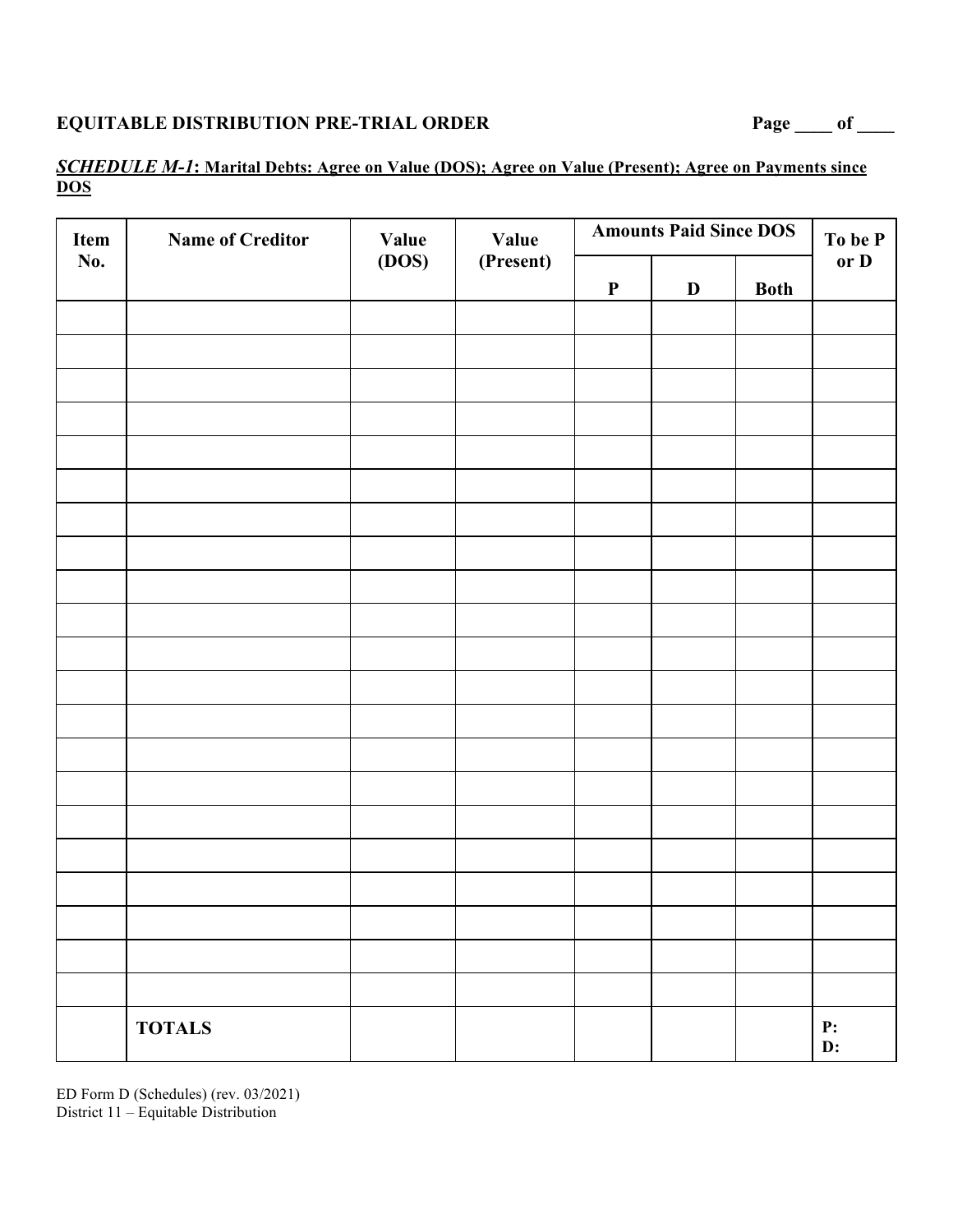#### *SCHEDULE M-2***: Marital Debts: Disagree on Value (DOS); Agree on Distribution**

| Item<br>No. | <b>Name of Creditor</b> | <b>Value</b><br>(P) | <b>Value</b><br><b>(D)</b> | <b>Amounts Paid Since DOS</b> |              |             | To be P              |
|-------------|-------------------------|---------------------|----------------------------|-------------------------------|--------------|-------------|----------------------|
|             |                         |                     |                            | $\boldsymbol{\mathsf{P}}$     | $\mathbf{D}$ | <b>Both</b> | or D                 |
|             |                         |                     |                            |                               |              |             |                      |
|             |                         |                     |                            |                               |              |             |                      |
|             |                         |                     |                            |                               |              |             |                      |
|             |                         |                     |                            |                               |              |             |                      |
|             |                         |                     |                            |                               |              |             |                      |
|             |                         |                     |                            |                               |              |             |                      |
|             |                         |                     |                            |                               |              |             |                      |
|             |                         |                     |                            |                               |              |             |                      |
|             |                         |                     |                            |                               |              |             |                      |
|             |                         |                     |                            |                               |              |             |                      |
|             |                         |                     |                            |                               |              |             |                      |
|             |                         |                     |                            |                               |              |             |                      |
|             |                         |                     |                            |                               |              |             |                      |
|             |                         |                     |                            |                               |              |             |                      |
|             |                         |                     |                            |                               |              |             |                      |
|             |                         |                     |                            |                               |              |             |                      |
|             |                         |                     |                            |                               |              |             |                      |
|             |                         |                     |                            |                               |              |             |                      |
|             | <b>TOTALS</b>           |                     |                            |                               |              |             | P:<br>$\mathbf{D}$ : |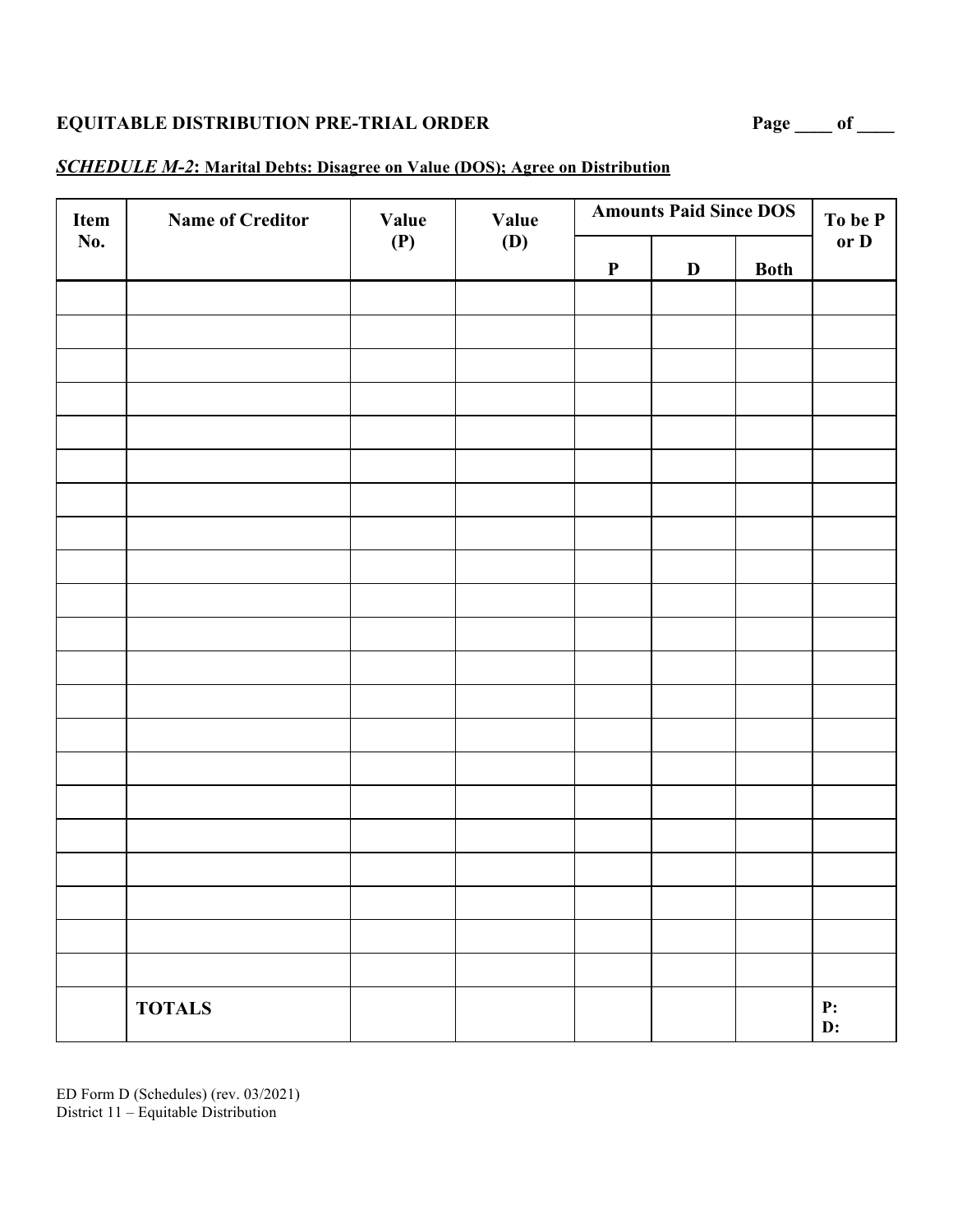#### *SCHEDULE M-3***: Marital Debts: Disagree on Value (DOS); Disagree on Distribution**

| Item | <b>Name of Creditor</b> | <b>Value</b><br>(P) | Value<br><b>(D)</b> | <b>Amounts Paid Since DOS</b> |              |             | To be P  |
|------|-------------------------|---------------------|---------------------|-------------------------------|--------------|-------------|----------|
| No.  |                         |                     |                     | $\boldsymbol{\mathrm{P}}$     | $\mathbf{D}$ | <b>Both</b> | or D     |
|      |                         |                     |                     |                               |              |             |          |
|      |                         |                     |                     |                               |              |             |          |
|      |                         |                     |                     |                               |              |             |          |
|      |                         |                     |                     |                               |              |             |          |
|      |                         |                     |                     |                               |              |             |          |
|      |                         |                     |                     |                               |              |             |          |
|      |                         |                     |                     |                               |              |             |          |
|      |                         |                     |                     |                               |              |             |          |
|      |                         |                     |                     |                               |              |             |          |
|      |                         |                     |                     |                               |              |             |          |
|      |                         |                     |                     |                               |              |             |          |
|      |                         |                     |                     |                               |              |             |          |
|      |                         |                     |                     |                               |              |             |          |
|      |                         |                     |                     |                               |              |             |          |
|      |                         |                     |                     |                               |              |             |          |
|      |                         |                     |                     |                               |              |             |          |
|      |                         |                     |                     |                               |              |             |          |
|      |                         |                     |                     |                               |              |             |          |
|      |                         |                     |                     |                               |              |             |          |
|      | <b>TOTALS</b>           |                     |                     |                               |              |             | P:<br>D: |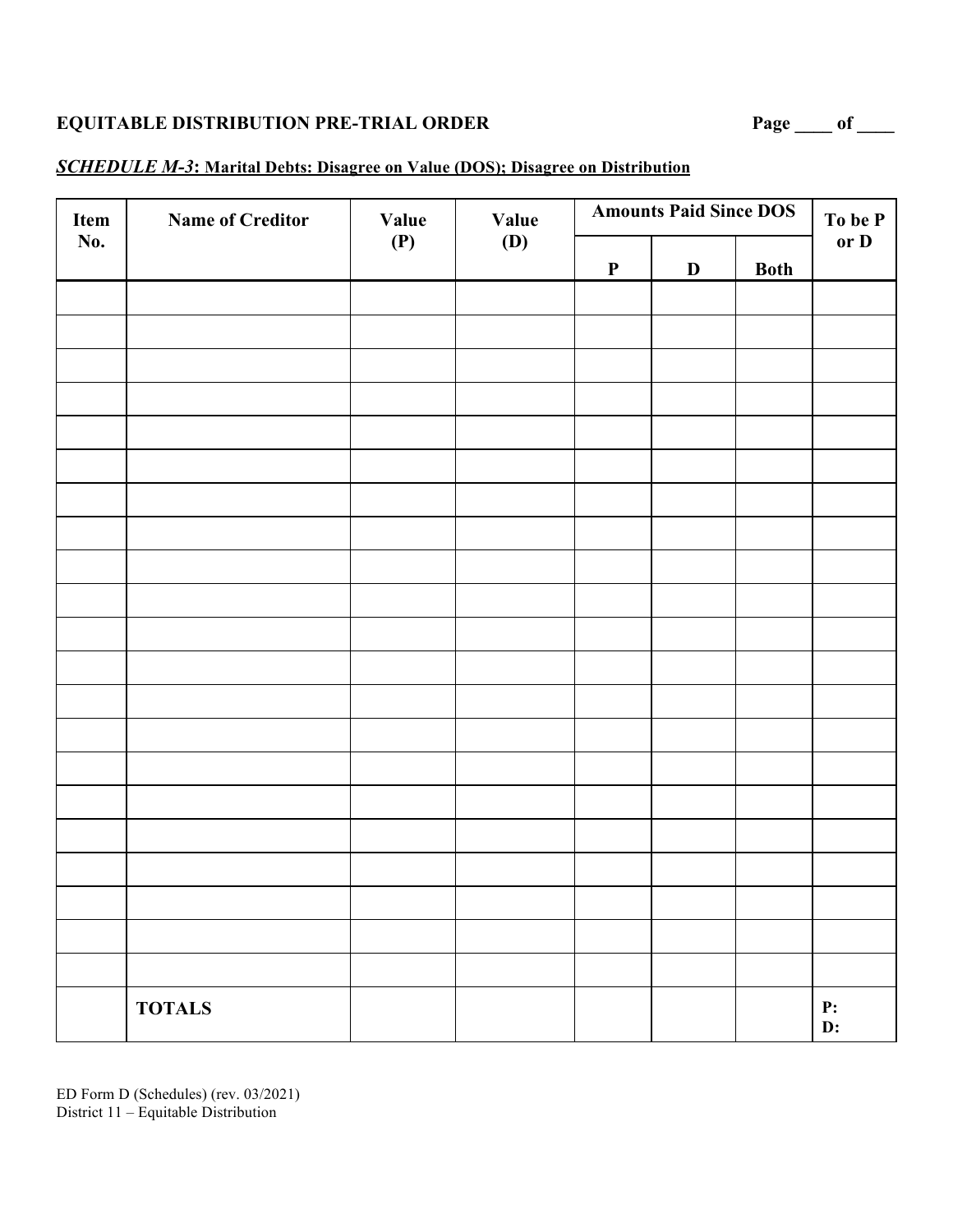### *SCHEDULE N***: Disagree Whether Debt is Marital Debt**

| Item | <b>Name of Creditor</b> | Value<br>(DOS) | Value<br>(Present) | <b>Amounts Paid Since</b><br><b>DOS</b> |             |             | <b>Judge Only</b><br>$(\tilde{If MP})$ |         |
|------|-------------------------|----------------|--------------------|-----------------------------------------|-------------|-------------|----------------------------------------|---------|
| No.  |                         |                |                    | ${\bf P}$                               | $\mathbf D$ | <b>Both</b> | To Be P                                | To be D |
|      |                         |                |                    |                                         |             |             |                                        |         |
|      |                         |                |                    |                                         |             |             |                                        |         |
|      |                         |                |                    |                                         |             |             |                                        |         |
|      |                         |                |                    |                                         |             |             |                                        |         |
|      |                         |                |                    |                                         |             |             |                                        |         |
|      |                         |                |                    |                                         |             |             |                                        |         |
|      |                         |                |                    |                                         |             |             |                                        |         |
|      |                         |                |                    |                                         |             |             |                                        |         |
|      |                         |                |                    |                                         |             |             |                                        |         |
|      |                         |                |                    |                                         |             |             |                                        |         |
|      |                         |                |                    |                                         |             |             |                                        |         |
|      |                         |                |                    |                                         |             |             |                                        |         |
|      |                         |                |                    |                                         |             |             |                                        |         |
|      |                         |                |                    |                                         |             |             |                                        |         |
|      |                         |                |                    |                                         |             |             |                                        |         |
|      |                         |                |                    |                                         |             |             |                                        |         |
|      |                         |                |                    |                                         |             |             |                                        |         |
|      |                         |                |                    |                                         |             |             |                                        |         |
|      |                         |                |                    |                                         |             |             |                                        |         |
|      |                         |                |                    |                                         |             |             |                                        |         |
|      | <b>TOTALS</b>           |                |                    |                                         |             |             | P:                                     | D:      |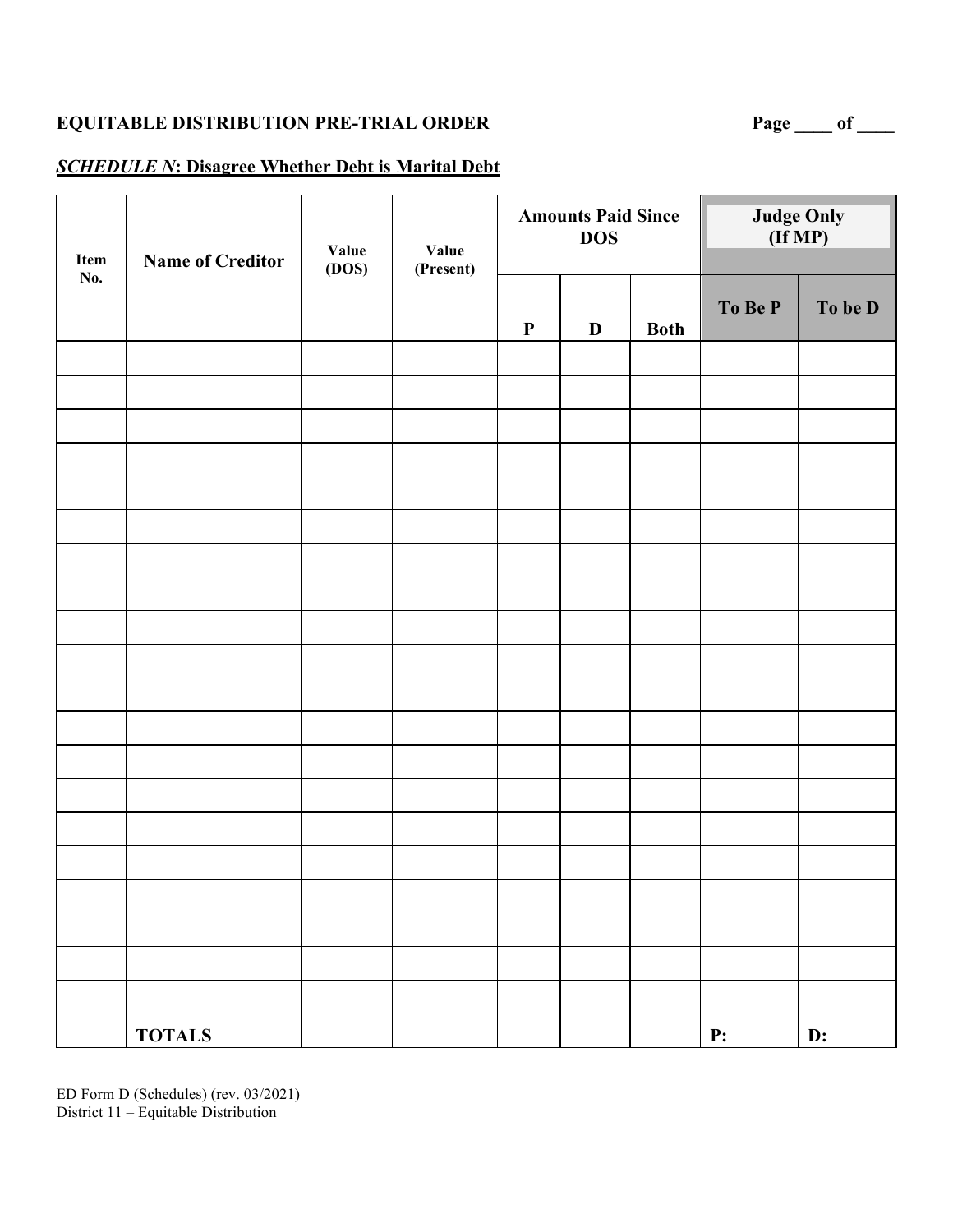#### *Schedule O***: Plaintiff's Contentions for Unequal Division**